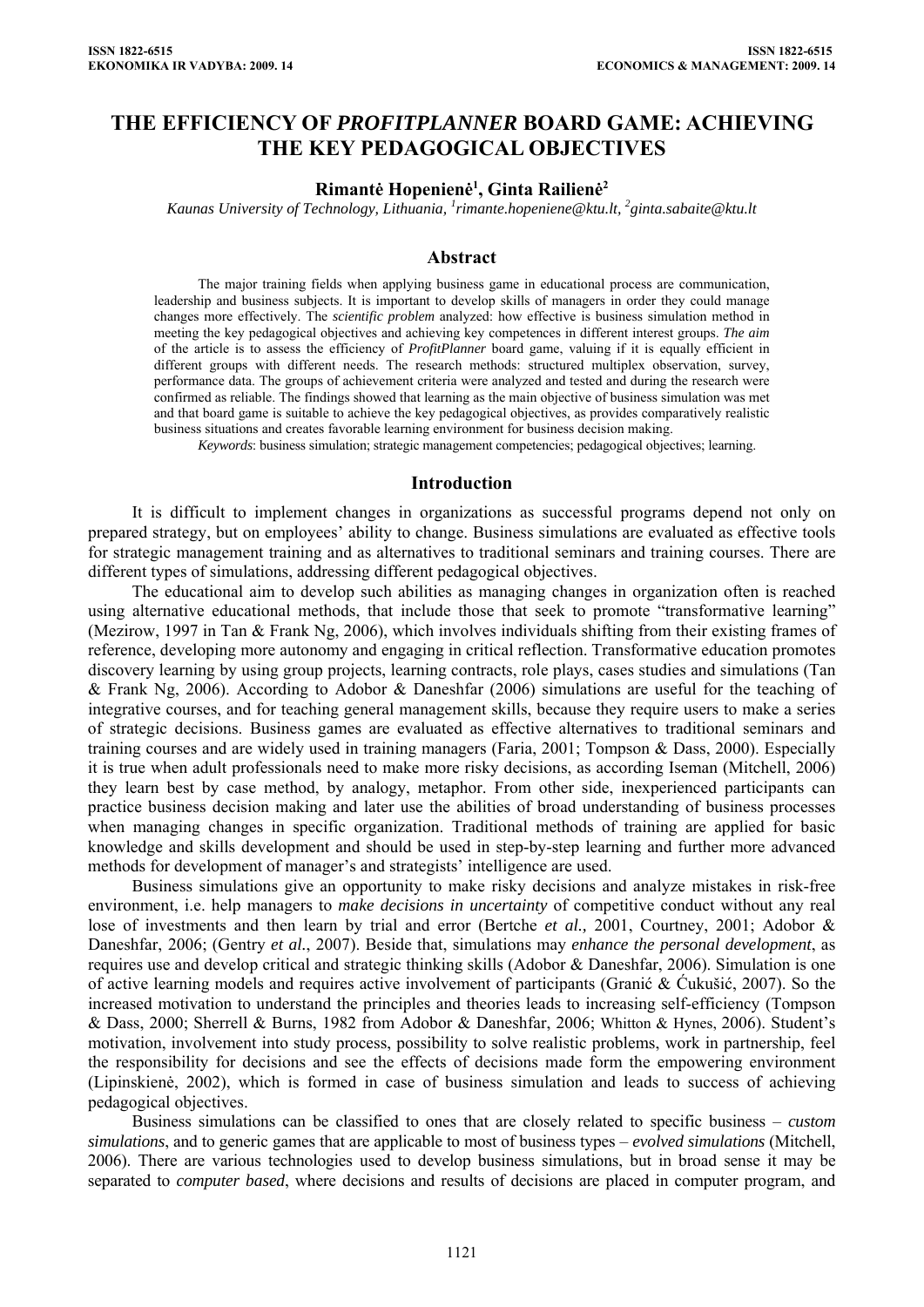*board games*, where business game is performed with pieces that can be moved across a board. The use of IT adds extra value, as more complex decision making processes and more inputs can be processed (Whitton & Hynes, 2006). However, computer games can obscure the logic of causal relationships and isolate participants, depriving them of shared experiences. These weaknesses are eliminated when using board games, as action learning, through hands-on, interpersonal and experiential communication is specific to board games. The major obstacle of board games is that more time is needed to conduct it. There are still many discussions which type of business simulation is more efficient. But the generalization of debates can be made that it depends on aims that should be achieved during the training were business simulation method is used.

The *scientific problem* analyzed is how effective is business simulation method in meeting the key pedagogical objectives and achieving key competences in different interest groups. *The aim* of the article is to assess the efficiency of *ProfitPlanner* board game, valuing if it is equally efficient in different groups with different needs. Our interest is on evolved business simulations that focus on management of total enterprise. We've developed and tested the main competence achievement criteria, which were grouped into visioning, planning, implementation, team dynamics and learning. Beside that, factor analysis was used to define the most interpretable solution for criteria grouping. In order to test the learning process, performance and learning measures were formed and compared. The methods for evaluations were structured multiplex observation, survey of participants, and data analysis of game performance.

## **Evaluation of business simulation efficiency**

The features of business simulations determine their success in educational process. Beside their academic benefits, motivational and social aspects are important as well. The latter helps to achieve the pedagogical objectives. Therefore simulations as pedagogical tools should meet certain criteria. In scientific researches of business simulation effectiveness such criteria as performance and learning, realism, ease of use, team dynamics, cognitive and emotional group perceptions are pointed as most important.

When creating or choosing the training method for students or employees, the overall aim and the business environment in which learners are expected to make decisions should be stated clearly. As Bertche *et al.* (2001) states simulation is of most value when:

- decisions of many people have to be coordinated;
- high degree of dynamic business complexity exist;
- time and distance may be potential misunderstandings between managers.

The discussions about *reality of simulations* are closely related to their types. According to Bertche *et al.* (2001) successful simulation would be the one that is made for a specific organization, as generic games make it difficult for managers to learn from situations that do not relate to their own business. Mitchell (2006) also points the advantage of custom simulation as it closely tracks the particular company's operations and issues. Though the advantages of evolved simulation are nonetheless important, if managers need to understand "a big picture" (Mitchell, 2006):

- More valuable if the aim is to improve efficiencies across different business units or develop leaders across functions [Isenman];
- More open-minded, as participants are taken outside their usual work decisions;
- Important when the aim is to change the way people run their business or when the aim is to strengthen the ability to manage changes;
- Learning not only from simulation, but from participants as well.

One of the problems when applying custom simulation is that business dynamics limits the application time. Besides, according to Smith (Mitchell, 2006) custom simulations may cause potential problem because of focus on judgment if the game reflects the actual specific business. The concern of participants that "it is not real" is one of distractions in learning process, also discussed in case of evolved simulations (Adobor & Daneshfar, 2006, Nicholson, 1997).

The question of reality is closely related to judgment if the complexity of simulation has any negative effects for simulation performers. Negative effects would be in case if simulation seems complex and difficult to use for students. So the criteria for valuation would be *ease of use* or user-friendliness of physical architecture of simulation (Adobor & Daneshfar, 2006, Houten *et al.*, 2005).

The main objective raised for effective business simulation is to help students to learn the subject and to gain competences in taking strategic business decisions. In this context the valuation of effectiveness of business games may be measured using *performance* indicators and comparing them with *learning*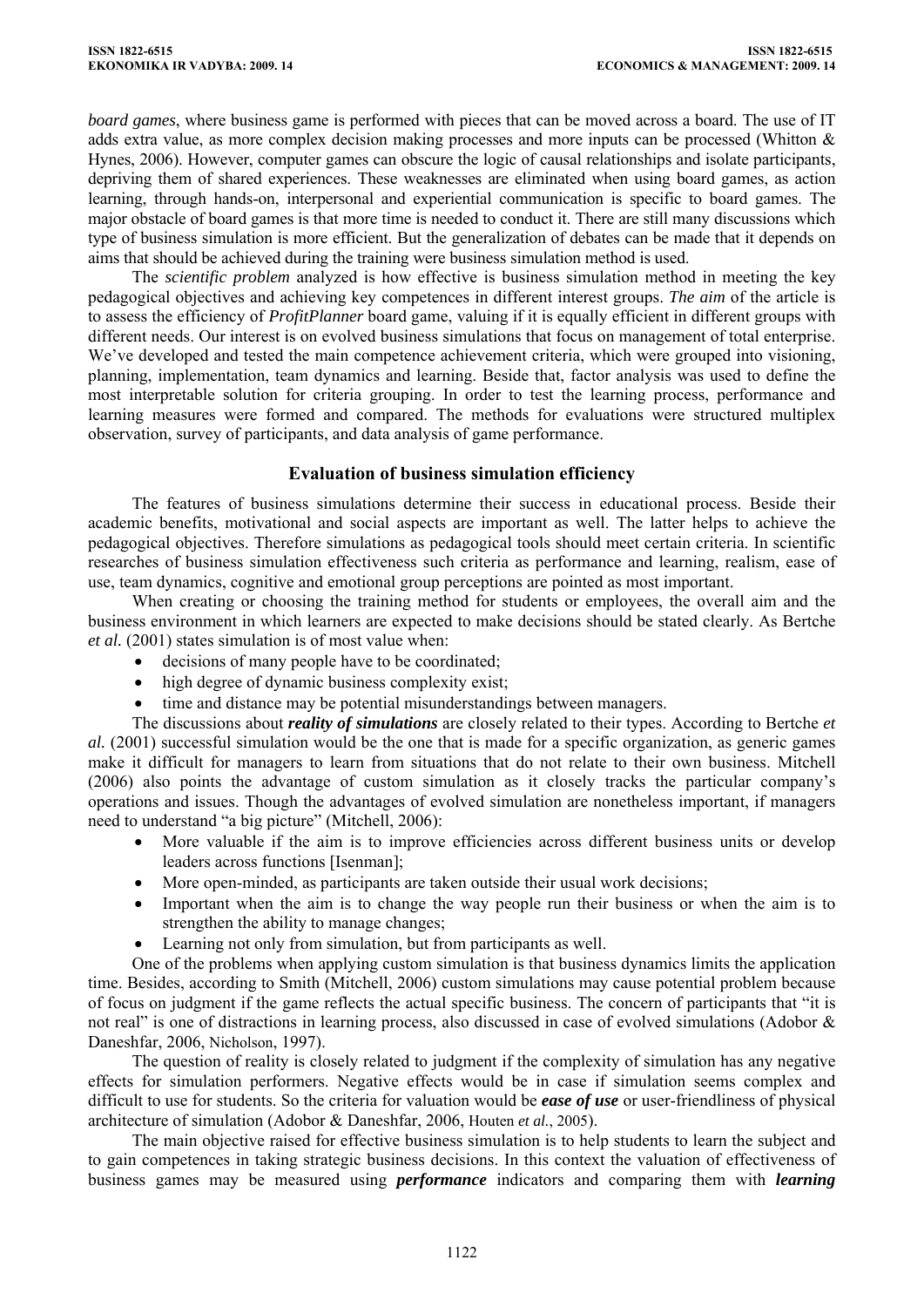indicators (Teach & Patel, 2007; Gopinath & Sawyer, 1999). The use of single measure of performance during the simulation may be valued as unfair as during the simulation students may learn concepts first and only later apply the knowledge. Experiential learning is the major objective of the simulation (Gopinath  $\&$ Sawyer, 1999). So if learning in later periods (years of simulation) occurs, then performance indicators wouldn't be so high, but the course objectives will be met. If single performance measure would be valued, then those who learned by doing most will be unappreciated.

Performance indicators are usually constructed by game authors, but have the same or similar criteria or ratios. They measure the value of business entity in the market, taking into account major financial performance indicators and value the business competitive position as it increases development perspectives in future periods. The most commonly used are measures associated with profitability: cumulative profits, earnings per share, return on equity, gross margin and the like (Teach & Patel, 2007). Performance indicators: credit rating, working capital or cash management, market share, forecasting accuracy. Other value-creating factors measured are: image rating, amount of wealth created, marketing effects, social responsibility, employee human resource policies.

Learning indicators measure the development of business decision making. One of the possible groupings of learning valuation criteria can be made by business functions. Learning experience according Martin & McEvoy (2003) was surveyed addressing the questions as understanding the principles of main business functions (marketing, finance, accounting, strategic thinking, and human resources), and provision of dynamic and challenging learning experience. In case of *ProfitPlanner* simulation three functions were separated: decisions related to marketing, financing and technology development (Railiene & Hopeniene, 2007). Interaction of performance and learning indicators are shown in Figure 1.



**Figure 1.** Valuation of performance and learning indicators (*ProfitPlanne*r example)

The importance of human behavioral factors over content and tool selection when implementing a learning solution cannot be ignored. The role of *group dynamics* in achieving the learning outcomes also needs to be considered, as does the perceived value of the approach to be taken by the participants (Mitchell & Honore, 2007). The effective use of different type simulations depends on group or individual characteristics, as in one case it can enhance learning possibilities and quality of decisions, in other – restrict. Interaction of group members forms their cognitive and emotional perceptions. In case of cognitive perceptions, group members discuss the content or process of the task and draws assumptions, and if it doesn't lead to personal conflict, it affect performance and learning positively (Adobor & Daneshfar, 2006). In case of emotional perceptions, group members may feel personal disagreement the effect of which would be negative on group performance and learning. As cited in Adobor & Daneshfar (2006) study, teams can stifle creativity, encourage free riding, and conflict; the degree of emotional and task conflict within can affect team performance [Jehn, 1995]; the atmosphere in a team, including the degree of trust and cooperation [Kramer, 1999] and including task and emotional conflict (Adobor & Daneshfar, 2006), can also affect team performance. The conflict as a barrier can be analyzed in the light of personal attitude toward one's goals form simulation, as learning-oriented students will respond better to negative feedback in a simulation game than performance-oriented students (Gentry *et al.*, 2007; Anderson & Lawton, 2007).

## **Assessment of Efficiency of** *ProfitPlanner* **Board Game**

*ProfitPlanner* is a company game through witch participants are introduced to the totality of information and control process within an organization. It is *evolved simulation* and may be applied to different business types. This business simulation is visible, i.e. business is performed on specially designed tables where all business functions and cash flows are reflected. Therefore it refers to *board game* type. For wider presentation see Railiene & Hopeniene (2008).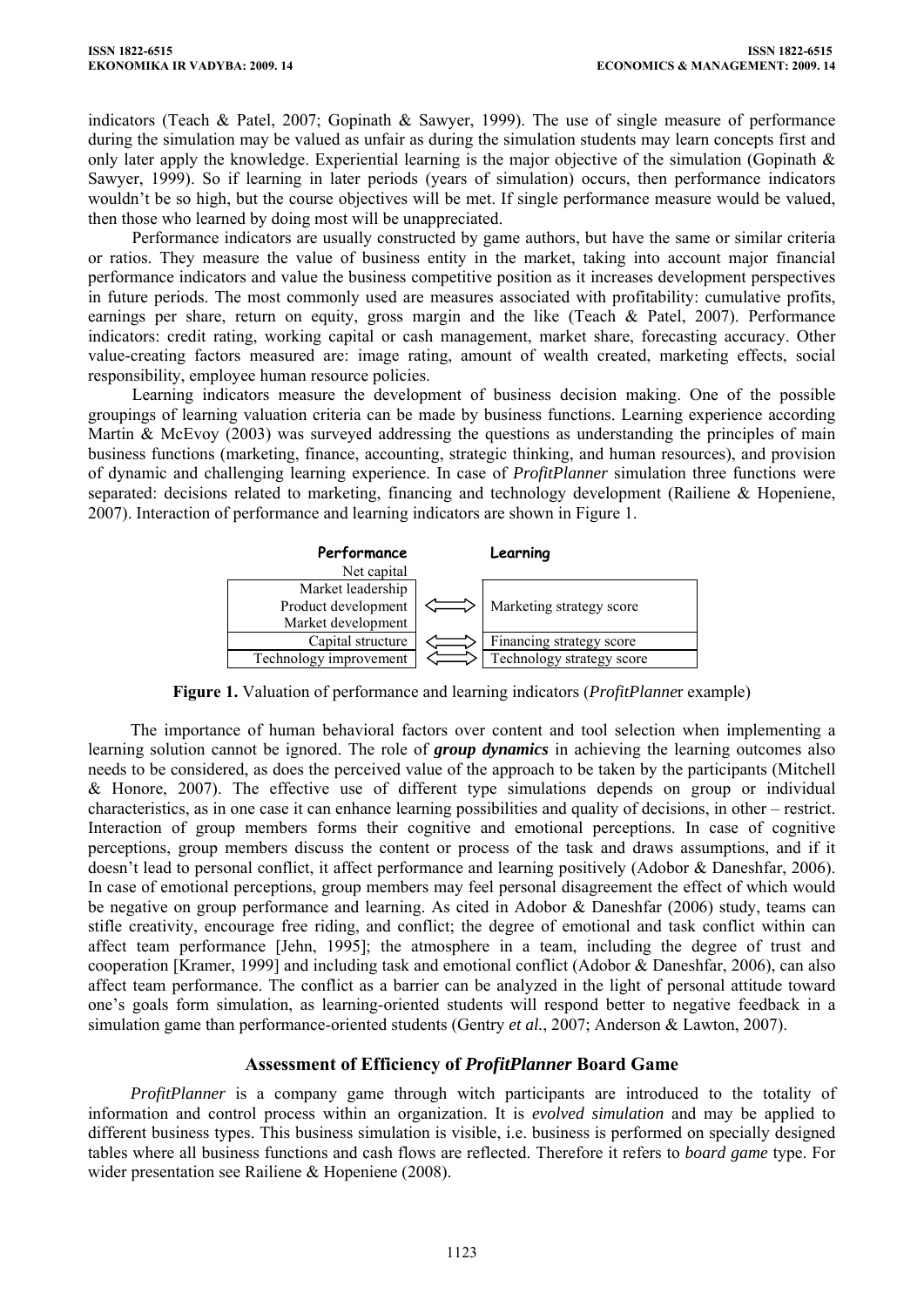In order to assess the efficiency of *ProfitPlanner* board game in achieving the key pedagogical objectives the structured *multiplex observation* and *survey* was made (there were 40 students, 40 businessmen and 20 teachers surveyed). The information gathered helps to estimate the behavior and reactions of participants into the main researchable issues. Simulation was guided and observation was made by authors of this article. The survey consisted of Likert scale questions ranking from 1 (strongly disagree) to 5 (strongly agree), data were collected at the last session of business game seminars. Participation in survey was voluntary, in total 100 surveys returned, resulting in a 100 percent response rate. The data for performance assessment were taken from simulation results; totally results for 20 groups were calculated.

The valuation was made in three different groups: students as future managers, businessmen as current managers with practical experience and teachers of economic education as trainers in economics and management fields at school.

The practical research starts with valuation of business management subjects thought with *ProfitPlanner* board game. The managerial decisions made during the game are structured according the competences which can be developed. Further the valuation of efficiency of activities and business decisions is made using the framework of *key pedagogical objectives* adapted from Angehrn & Atherton (2001) model. Angehrn & Atherton (2001) derive a framework for assessing training programs, based on the literature on change management models and the skills and competencies necessary to manage change successfully. In our case, this framework was modified for evaluation how successful were students, managers and teachers in developing skills such as being able to learn, able to innovate, able to design and drive organizational simplicity, able to manage ambiguity and be able to manage and thrive on change. In order to evaluate if these competences were achieved, we grouped the criteria into five categories: visioning, planning, implementation and reflection (as learning and team dynamics). The criteria involved in these groups are discussed by Railiene & Hopeniene (2008). *Cronbach's alpha* coefficients calculated for each group of criteria indicates that the items are sufficiently reliable (see Figure 2). For example, in this study the alpha for team dynamics is the highest (0.7601) and for implementation criteria – the lowest (0.6112), but sufficient for exploratory research (Adabor & Daneshfar, 2006).



**Figure 2.** Achievement of competences by different participant groups

It should be noted that students had highest achievement in visioning, planning and learning. As students are in learning process, they showed the highest ability to learn and to accept knew knowledge and changes in their decision making. Businessmen had the highest abilities to work in teams, to communicate, negotiate. In case of implementation educators were the most accurate to use diagnosis tools and implement their strategies. It could be stated that from learning perspective students would be the target group for using simulation as pedagogical tool. For businessmen the most value is given in light of interaction management, negotiation, self confidence and decision making skills improvement. Educators as already having knowledge in using business decision making methodologies see the most value from simulation as practical implementation of them.

When looking to separate competence valuation, the highest achievements would be in case of interaction management skills (including team and coalition building) (mean 4.59, highest valuation with response of *strongly agree* 64.7%), interpersonal and listening skills (4.29, highest valuation 47.1%), communication/presentation skills (4.39, highest valuation 47.9%) (see Table 1). These skills were equally valued by all groups, with no significant statistical difference. All other competences were valued starting from 3.41 to 4.18 mean. Participants agreed that simulation was challenging, allowed to demonstrate the strategic thinking and problem solving ability. They also felt strongly that simulation provided reliable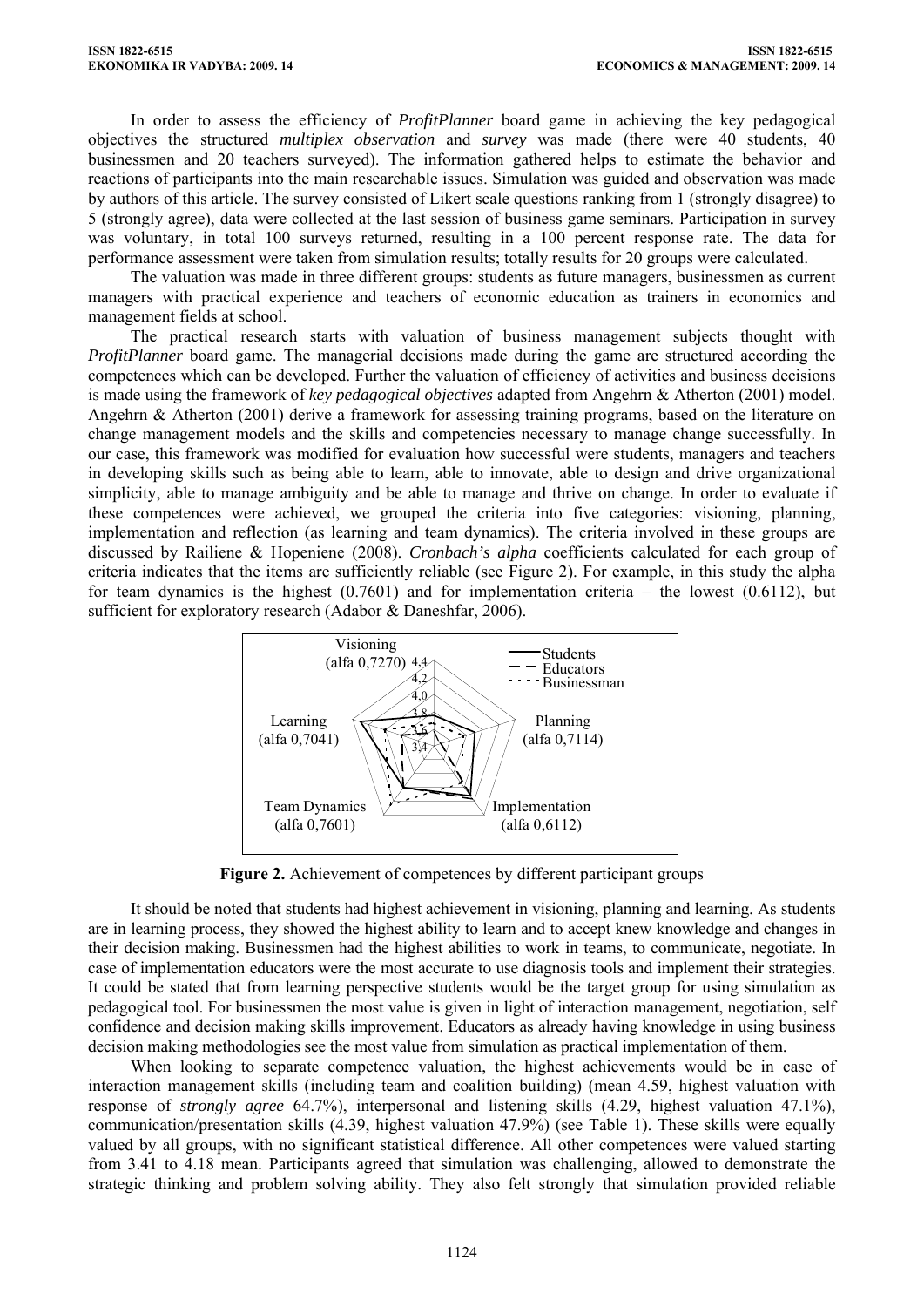environment for taking risky decisions (mean 3.59), allowed to implement new ideas (3.65) and performed realistic business situations (3.71). That shows the high efficiency of simulation as all competences researched had higher than average values.

The proposed typology of criteria cover variety of achievement variables and there are no theoretically or empirically supported categorization of them as subject of investigation. Therefore the *factor analysis* with varimax rotation was used to identify the main dimensions in achievement criteria using empirical data from survey. Using the Kaiser criterion (extracting factors with eigenvalue  $= 1$ ), 7 factors turned out to offer the most interpretable solution, accounting for 88,49% of the variance (see Table 1).

| Fac-<br>tors   | Criteria                                                                 | Factor<br>loading | $%$ of<br>$Va-$<br>riance | Crom-<br>bach<br>alfa | Mean | Std.<br><b>Deviation</b> | <b>Highest</b><br>valuation<br>$(5), \frac{9}{6}$ |
|----------------|--------------------------------------------------------------------------|-------------------|---------------------------|-----------------------|------|--------------------------|---------------------------------------------------|
| 1              | Information search                                                       | 0,9094            | 17,87                     | 0,8566                | 3,41 | 0,7952                   | 11,8                                              |
|                | Use of information for decision making                                   | 0,8359            |                           |                       | 3,65 | 0,9315                   | 23,5                                              |
|                | Proactive orientation and planning                                       | 0,5508            |                           |                       | 3,75 | 0,7746                   | 11,8                                              |
|                | Change management                                                        | 0,7999            |                           |                       | 3,65 | 0,7019                   | 5,9                                               |
|                | Ability to use formal and informal<br>networks                           | 0,6697            |                           |                       | 3,35 | 0,6063                   | 41,2                                              |
| $\overline{2}$ | Ability to use diagnosis tools                                           | 0,8752            | 14,49                     | 0,8901                | 4,00 | 0,8660                   | 35,3                                              |
|                | Decision making                                                          | 0,8148            |                           |                       | 3,88 | 0,8575                   | 23,5                                              |
|                | Communication/presentation skills                                        | 0,5343            |                           |                       | 4,39 | 0,7717                   | 47,9                                              |
|                | Negotiation skills                                                       | 0,7982            |                           |                       | 4,06 | 0,8269                   | 35,3                                              |
| $\overline{3}$ | Investment planning                                                      | 0,8371            | 13,96                     | 0,825                 | 3,31 | 0,6183                   | 46,2                                              |
|                | Time planning                                                            | 0,8886            |                           |                       | 4,12 | 0,7812                   | 35,3                                              |
|                | Interpersonal and listening skills                                       | 0,7210            |                           |                       | 4,29 | 0,7717                   | 47,1                                              |
| $\overline{4}$ | Knowledge of operational systems                                         | 0,5606            | 13,73                     | 0,82                  | 4,18 | 0,8090                   | 41,2                                              |
|                | Knowledge of finance management                                          | 0,6658            |                           |                       | 3,59 | 0,7952                   | $\overline{5,9}$                                  |
|                | Interaction management skills (including<br>team and coalition building) | 0,7996            |                           |                       | 4,59 | 0,6183                   | 64,7                                              |
|                | Reflection and learning skills                                           | 0,8711            |                           |                       | 4,06 | 0,8269                   | 35,3                                              |
| 5              | Knowledge of marketing management<br>methodologies                       | 0,5610            | 12,48                     | 0,83                  | 3,76 | 0,8314                   | 17,6                                              |
|                | Ability to value new market potential                                    | 0,7558            |                           |                       | 3,53 | 1,0073                   | 23,5                                              |
|                | Ability to value new product potential                                   | 0,9362            |                           |                       | 3,71 | 0,7717                   | 17,6                                              |
| 6              | Achievement orientation                                                  | 0,7566            | 8,96                      | 0,57                  | 4,06 | 0,6587                   | 23,5                                              |
|                | Learning from other participants'<br>experience                          | 0,7160            |                           |                       | 4,00 | 0,7071                   | 23,5                                              |
| 7              | Knowledge of strategic management<br>methodologies                       | 0,7370            | 7,00                      | na                    | 3,76 | 0,8314                   | 23,5                                              |

| <b>Table 1.</b> Rotated factor matrix for achievement criteria |  |  |  |  |  |  |
|----------------------------------------------------------------|--|--|--|--|--|--|
|----------------------------------------------------------------|--|--|--|--|--|--|

*Extraction Method: Principal Component Analysis.* 

*Rotation Method: Varimax with Kaiser Normalization.* 

Table 1 shows the criteria groups of seven factors. All criteria were used for analysis as there were no loadings lower than 0.5, although the factor *Knowledge of operational systems* is pretty close (0.5606). Looking for patterns of similarity between the criteria that load for each factor, part of relationships seem logical: *information search and use* (F1) including search and use of information, proactive orientation, change management and ability to use formal and informal networks; *decision making* (F2) including use of diagnosis tools, communication and negotiation skills; *planning* (F3) including investment and time planning, *marketing knowledge* (F5) including marketing management methodologies, valuation of market and product potential. The criteria loaded under  $4<sup>th</sup>$ ,  $6<sup>th</sup>$  and  $7<sup>th</sup>$  factor are difficult to interpret as they cover few fields and would be expected to form other factor groups as *learning skills*, *knowledge of operational and strategic managemen*t and *coalition building*.

The results provided in Table 1 indicate that the main criteria in first factor group would be *Information search* (item weight 0,9094) and *Use of information for decision making* (0,8359), in second factor group *Ability to use diagnosis tools* (0.8752) and *decision making* (0.8148), third factor group - *time* (0,8886) and *investment* (0,8371) *planning,* fifth factor group – ability to *value new products* (0,9362) and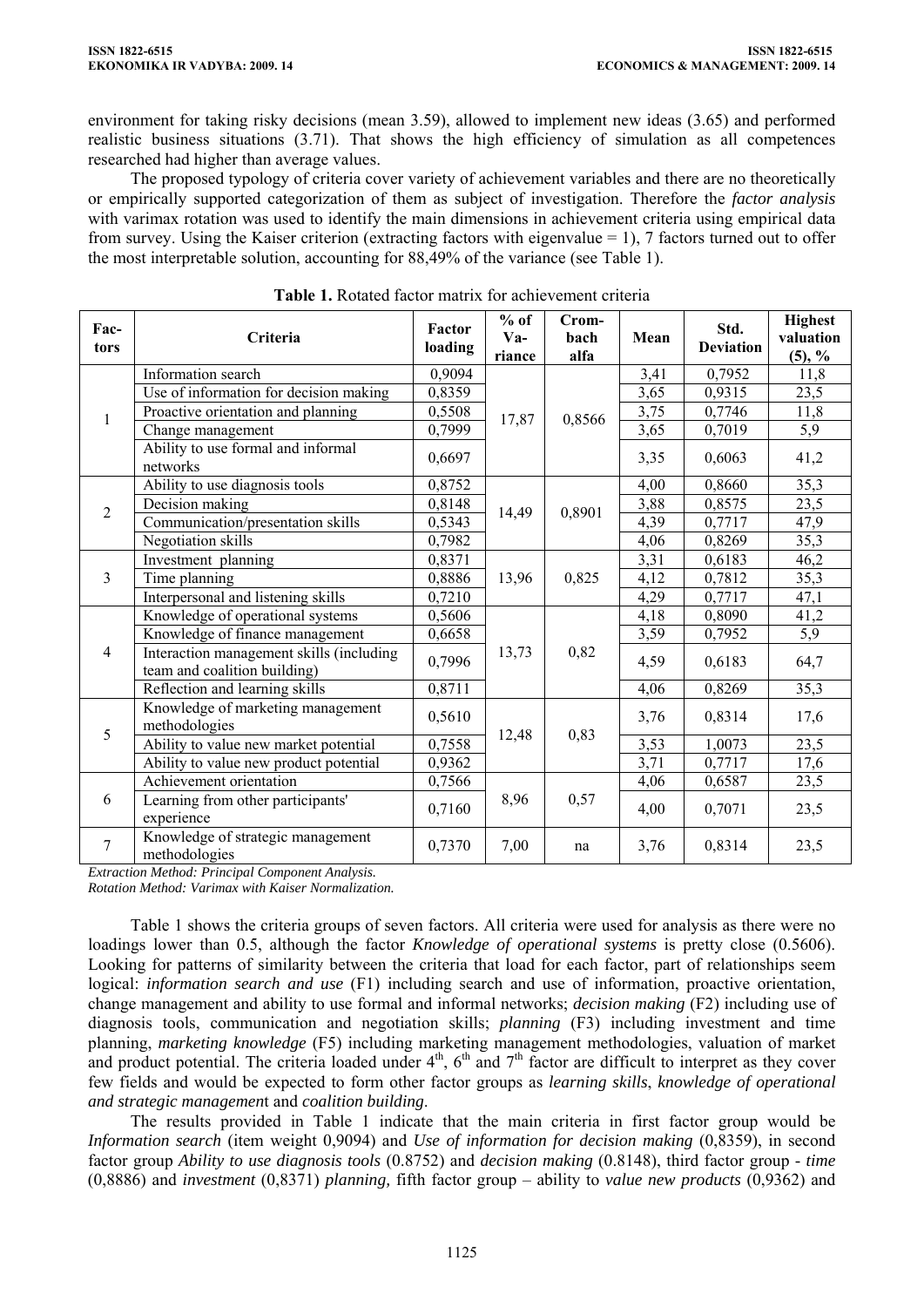*market* (0,7558) *potential*. From other factor groups the most important criteria would be *reflection and learning skills* and *interaction management skills, including team and coalition building* (0,7996).

Valuation of performance results was made according the cumulative score, valuing the performance at the end of last round, assigning  $1<sup>st</sup>-4<sup>th</sup>$  places (see Figure 3). Performance valuation included such measures as net capital (representing impact of cumulative profits), leadership in markets, product and market development, technology development. In order to compare performance and learning results, additional annual strategy scores were calculated corresponding to marketing, financing and technology development decisions. Comparison of final results (from performance score) and annual decisions in the main business functional fields allows to draw conclusions on the main pedagogical objective – learning. There may be few conclusions drawn from these results. First, comparing the data from groups' performance, it is most evident that leadership in early stages helps to keep higher performance results through all the game. Second, groups with highest results at the end took fair though risky decisions. Third, worst performance doesn't mean that group members have learned the least. Further the latter conclusion is explained in more detail.



**Figure 3.** Comparison of performance and learning indicators in different groups based on *ProfitPlanner* results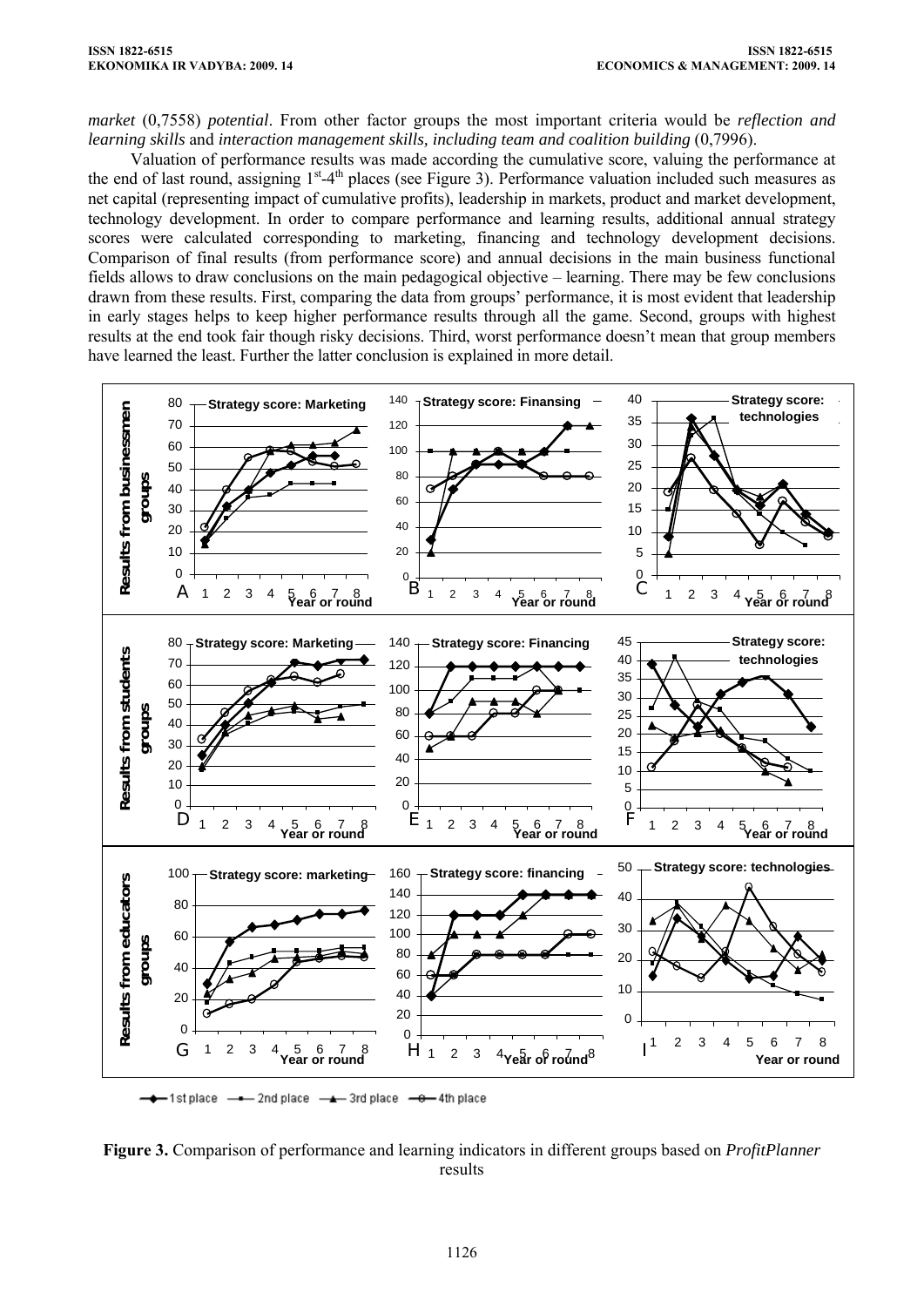Strategic decisions from businessmen groups comparing performance score and annual decisions show that first and last groups took similar marketing and technology development decisions so their learning process was nearly equal (Figure 3, graph A and C). Riskiness of financial decisions till fifth year was high and rising equally, but later more risky decisions by leading group resulted in better performance, though learning from others experience by last group wasn't so obvious (Figure 3, graph B). So in spite of different performance results at the last round, groups of businessmen were able to develop and use their visioning, planning and implementation skills at the very first rounds (years), so learning process during the business game was short.

Decisions of students' groups with highest and lowest performance scores were similar in marketing, they planned and invested timely into products and markets (it is worth mention, that medium score groups performed worse, see Figure 3, graph D), so learning was from first rounds (years). However learning in financing and technology development fields for last groups occurred later, that resulted in worst performance at the end of game (Figure 3, graph E, F). Purposeful financing decisions were started from  $6<sup>th</sup>$ year and technology development – only from  $3<sup>rd</sup>$ . So learning process was too long, but the target to learn was achieved. Learning skills as shown in Figure 2 indicate similar results.

Marketing decisions of educators with highest and lowest performance scores show that worst performing group learned only starting from fifth year (Figure 3, graph G). It was the major obstacle as markets and products were not timely developed, but development from fifth year show the learning outcome. Financing strategy score indicates that learning of last groups was late, fair financing decisions were taken starting from seventh year (Figure 3, graph H). Late learning appears in technology development decisions, as investments were started to make in fifth year (Figure 3, graph I). Such results allow to formulate the conclusion, that some educators were not flexible enough to adapt to changing business conditions and used only tools which they know. Learning skills as shown in Figure 2 indicate these results, too.

### **Conclusions**

The research findings can be summarized as follows. First, from the analysis of scientific literature the main criteria for evaluation of achievement of key pedagogical objectives and improvement of business management competence were formed: reality of simulation, ease of use, performance and learning, group dynamics. Second, the groups of achievement criteria used for research were confirmed as reliable. Third, research methodology used for explaining learning process with comparison of performance and learning measures was confirmed as suitable. The findings showed that learning as the main objective of business simulation was met and learning process took six rounds (years) in general. Fourth, the research provided evidence that board game is suitable to achieve the key pedagogical objectives, as provides comparatively realistic business situations and creates favorable learning environment for business decision making.

Research findings should be applied for improving the use, explanation and presentation of *ProfitPlanner* simulation in order to strengthen the ability to achieve such competences as visioning and planning, especially concept formation skills, strategic management skills, ability to use different diagnosis tools, information search and analysis skills.

Limitations of research: research was made only on board game example, hence further researches should be made with computer-based simulations; conclusions for different groups are applicable only to research sample.

#### **References**

- 1. Adobor, H., & Daneshfar, A. (2006). Management simulations: determining their effectiveness. Journal of Management Development, 25(2), 151-168.
- 2. Anderson, P.H., & Lawton L. (2007). Simulation performance and its effectiveness as a PBL problem: a follow-up study. Developments in Business Simulation and Experiential Learning, 34, 43-50.
- 3. Angehrn, A. A., & Atherton, J. E. M. (2001). A Conceptual Framework for Assessing Development Programmes for Change Agents. INSEAD/CALT Working Paper.
- 4. Bertche, D., Crowford C., Macadam, S.E. (2001). Is simulation better than experience? The McKinsey Quarterly Reader. Strategy in an uncertain world, 4, 15-23.
- 5. Courtney, H.G. (2001). Games managers should play. The McKinsey Quarterly Reader. Strategy in an uncertain world, 4, 23-29.